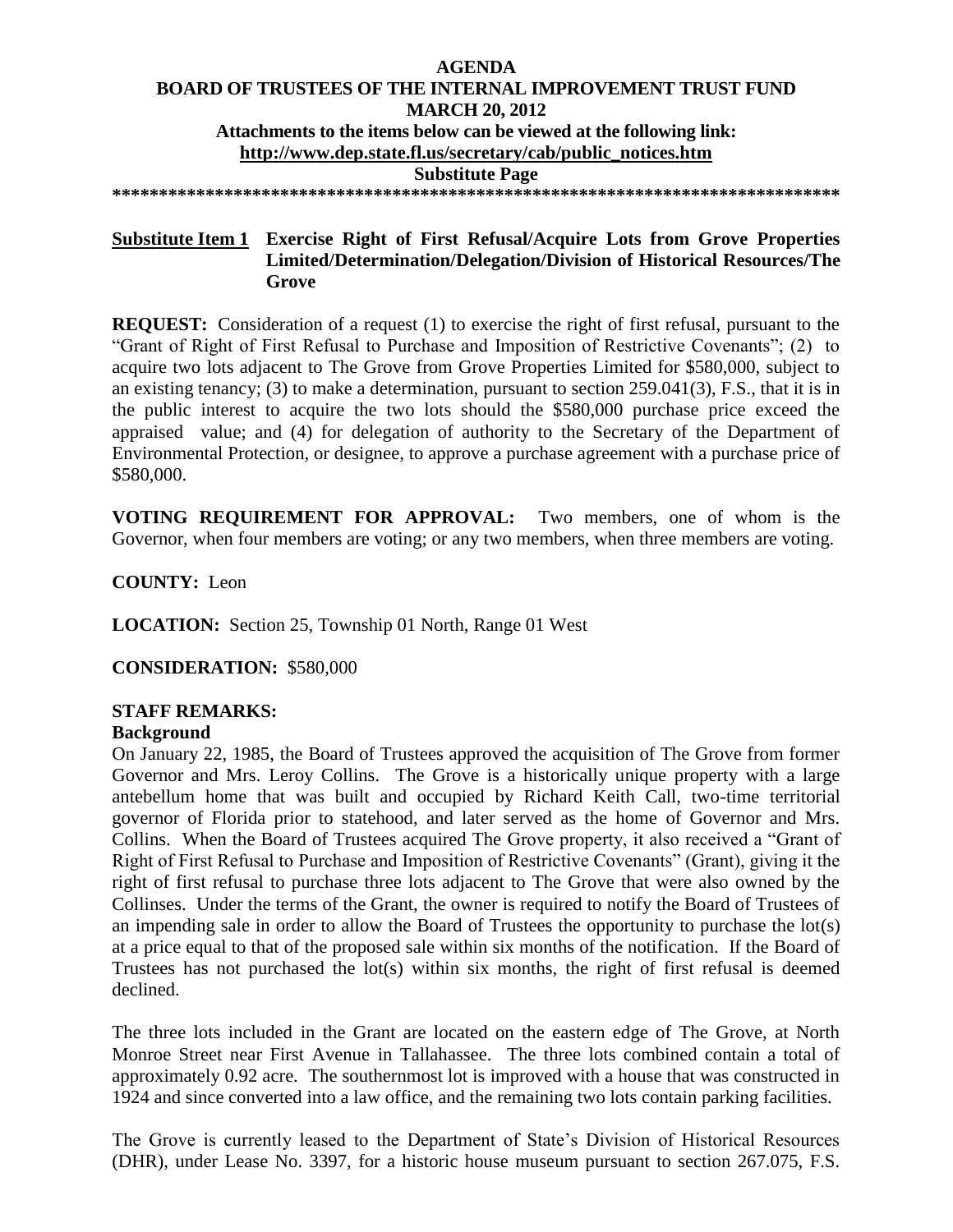**Board of Trustees Agenda - March 20, 2012 Substitute Page Two**

**\*\*\*\*\*\*\*\*\*\*\*\*\*\*\*\*\*\*\*\*\*\*\*\*\*\*\*\*\*\*\*\*\*\*\*\*\*\*\*\*\*\*\*\*\*\*\*\*\*\*\*\*\*\*\*\*\*\*\*\*\*\*\*\*\*\*\*\*\*\*\*\*\*\*\*\*\*\***

# **Substitute Item 1, cont.**

DHR is currently developing interpretive exhibits, educational and outreach programming, and online content while the house is being restored. The Grove is anticipated to be open to the public in 2013.

# **Project Description**

The Grove Properties Limited (GPL) notified the Department of Environmental Protection's (DEP) Division of State Lands (DSL) on December 19, 2011, that it had an offer of \$580,000 to purchase the two southern lots, containing approximately 0.73 acre. These two lots contain the law office and an adjacent parking facility.

The central lot, containing the parking facility, is currently owned by the Mary Call Darby Collins Revocable Trust (Trust), according to the Leon County Property Appraiser's office, but the existing offer to purchase provides for the Trust to convey its lot to GPL before closing. This lot is also located within the boundaries of a CARL acquisition project identified at the time of the 1985 acquisition. The value of the southernmost lot, containing the law office, qualifies as an addition and inholding to the CARL project when the purchase price is prorated between the two lots. As a result, the two southern lots may be acquired as conservation lands using Florida Forever funding. Pursuant to the Grant, the Board of Trustees may purchase these two southern lots for an equal amount of \$580,000 on or before June 19, 2012.

The northern lot, which is approximately 0.19 acre, is excluded from the GPL potential sale; therefore, is not a part of this proposed transaction. The Board of Trustees will still retain a right of first refusal for any potential future sale of the northern lot in accordance with the terms of the Grant.

# **Purchase Agreement**

If the Board of Trustees determines to exercise the right of first refusal and delegate to DEP the authority to approve the purchase agreement with a purchase price of \$580,000, then in order to close on the transaction by June 19, 2012, DSL proposes to proceed to closing of the purchase agreement on the following terms without returning to the Board of Trustees for approval:

- an appraisal will be obtained by DSL, and the DSL-approved value of the two southern  $\bullet$ lots will be determined in accordance with section 259.041(7), F.S., and rule 18-1.006, F.A.C.;
- DSL will obtain a survey, examine the title, and obtain an environmental site assessment for the two southern lots. If defects are identified by any of these products that are not acceptable to DSL, and GPL cures those defects, then DSL will proceed to closing; if defects are identified that are not acceptable to DSL, and GPL fails after good faith effort to clear those defects, then DSL will terminate the agreement to purchase and release the property back to GPL;
- costs will be allocated as in GPL's existing contract for sale. The Board of Trustees shall  $\bullet$ obtain any survey and environmental site assessment desired. GPL shall obtain the title insurance commitment, pay the documentary stamp taxes, and pay the settlement fee. Each party shall pay its own attorney fees, if any; and